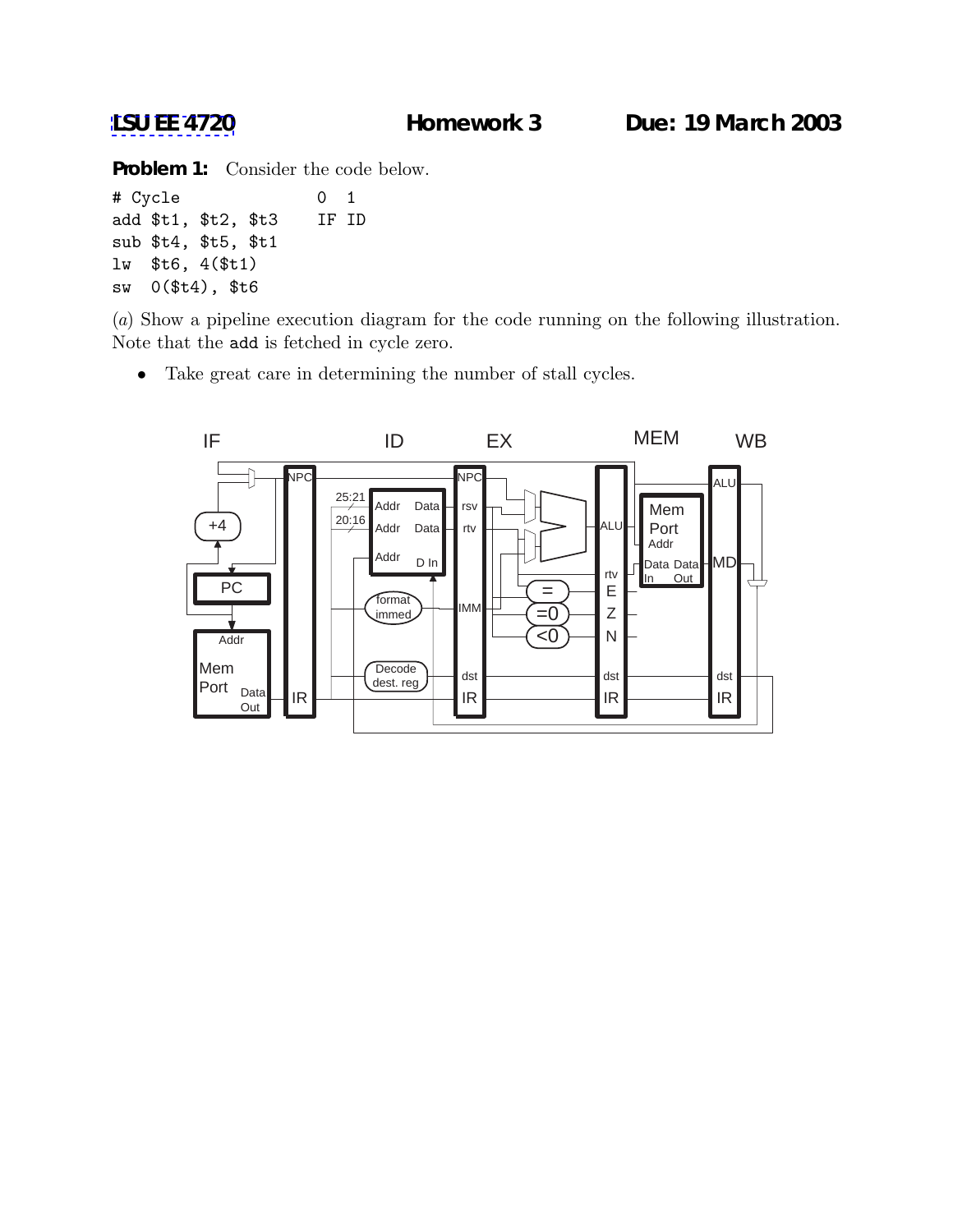**Problem 2:** The code below is the same as in the previous problem.

# Cycle 0 1 add \$t1, \$t2, \$t3 IF ID sub \$t4, \$t5, \$t1 lw \$t6, 4(\$t1) sw 0(\$t4), \$t6

(*a*) Show a pipeline execution diagram (PED) of the code running on the system below.

(*b*) In the PED circle each stage that sends a bypassed value. In the diagram label each bypass path with the cycle in which it is used. To avoid ambiguity, label the end of the path (at the mux input).

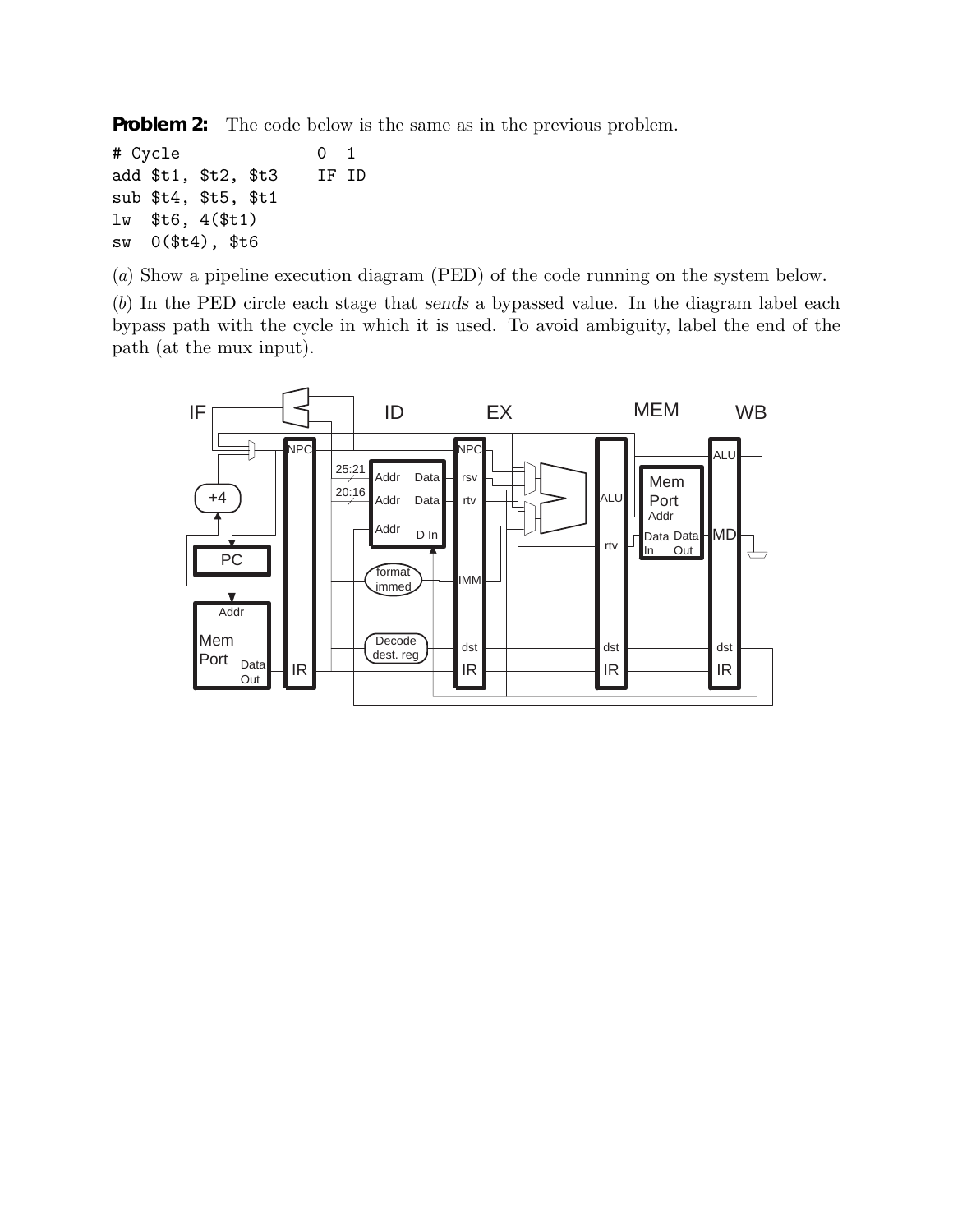*The problem below is tricky. If necessary use Spring 2001 Homework 2 problem 3 for practice.*

**Problem 3:** The program below has an infinite loop and runs on the bypassed implementation below.

```
# Initially $t0 = LOOP (address of jalr)
LOOP:
        jalr $t0
        addi $t0, $ra, -4
        bne $t0, $0 LOOP
        addi $t0, $t0, -4
```


(*a*) Show a pipeline execution diagram for this program up to a point at which a pattern starts repeating. Beware, the loop is tricky! Read the fine print below for hints.

Note that jalr reads and writes a register. The jalr instruction should be fetched twice per repeating pattern. The addi instruction should be fetched three times per repeating pattern.

(*b*) In the PED circle each stage that sends a bypassed value. In the diagram label each bypass path with the cycle in which it is used. To avoid ambiguity, label the end of the path (at the mux input).

(*c*) Determine the CPI for a large number of iterations.